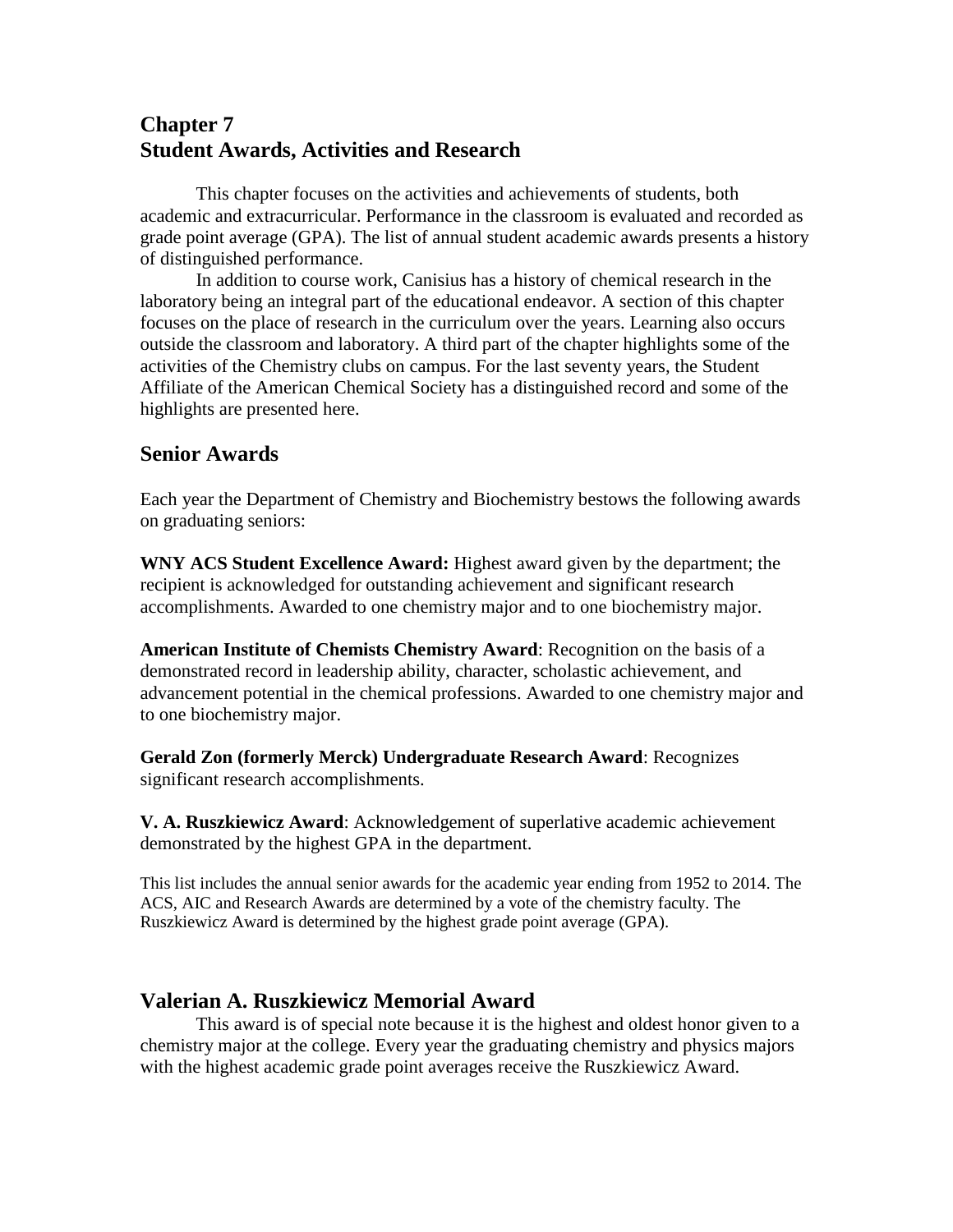Valerian Ruszkiewicz was listed as a student in the 1918-19 catalog (junior) and 1919-20 catalog (senior). He graduated in June 1920. He died sometime between June 1920 and June 1921 because the first Memorial Award was presented to a graduating senior majoring in Physics in 1921. The award was first presented to a chemistry major in 1922. The prize was \$50.00 in gold that was a valuable and treasured tribute at the time. It is of interest to note that the \$50.00 prize in US Currency (not gold) remains the same today. Biochemistry majors now are also eligible, competing with Chemistry majors.

The annual award recipients from 1922 to 1951 are listed here. After 1951, the recipients are included in the more inclusive section on multiple awards in the Appendix.

## **Science Clubs on Campus**

Various clubs or student groups began to form in the 1930's to support the interests and activities of students in various majors. Two clubs were initiated for science majors.

**Strohaver Science Club** was formed in 1934 and was first described in the college's 1935-36 catalog.

"The purpose of the club is to aid the students of the Science Department in selecting a career for which they may be best fitted by education, training, and personal qualifications. The members will have the opportunity to study the various avocations for which they may qualify. There will be, as far as possible, an explanation of the nature of the work, the requirements, advantages and disadvantages in each field. The discussions will be supplemented by visits to plants and consultations with men of experience.

The club is controlled by a Board of Governors of five members, including the president, secretary and treasurer."

Activities in the club waved over the next ten years but were revived again after WWII as described in an article in the April 30, 1948 issue of *The Griffin*.

#### **Stohaver Science Club Reorganized**

By William Vaughan, article in *The Griffin*, April 30, 1948

"Dr. Austin J. McTigue, head of the Physics Department, has announced plans for the reorganization of the Strohaver Science Club. A meeting has been scheduled for Tuesday, April 30<sup>th</sup> at 12:00 noon in the Physics Lecture Room. All interested students are invited to attend.

The Strohaver Club was originally organized in the Fall of 1934, and named in honor of Father George Strohaver, S.J.

The purpose of the organization is threefold: 1) to aid students in the Science Departments in selecting a career for which they may be best fitted by personal qualifications, education, and training; 2) to develop leadership among the students by becoming officers and members of the committees; and 3) to offer an opportunity to study the relations of the sciences and their practical applications.

Motion pictures of the manufacture and control processes of many industries are shown at the school for the interested students. The Strohaver Science Club sponsored these pictures, and showed them in the Physics Lecture Room.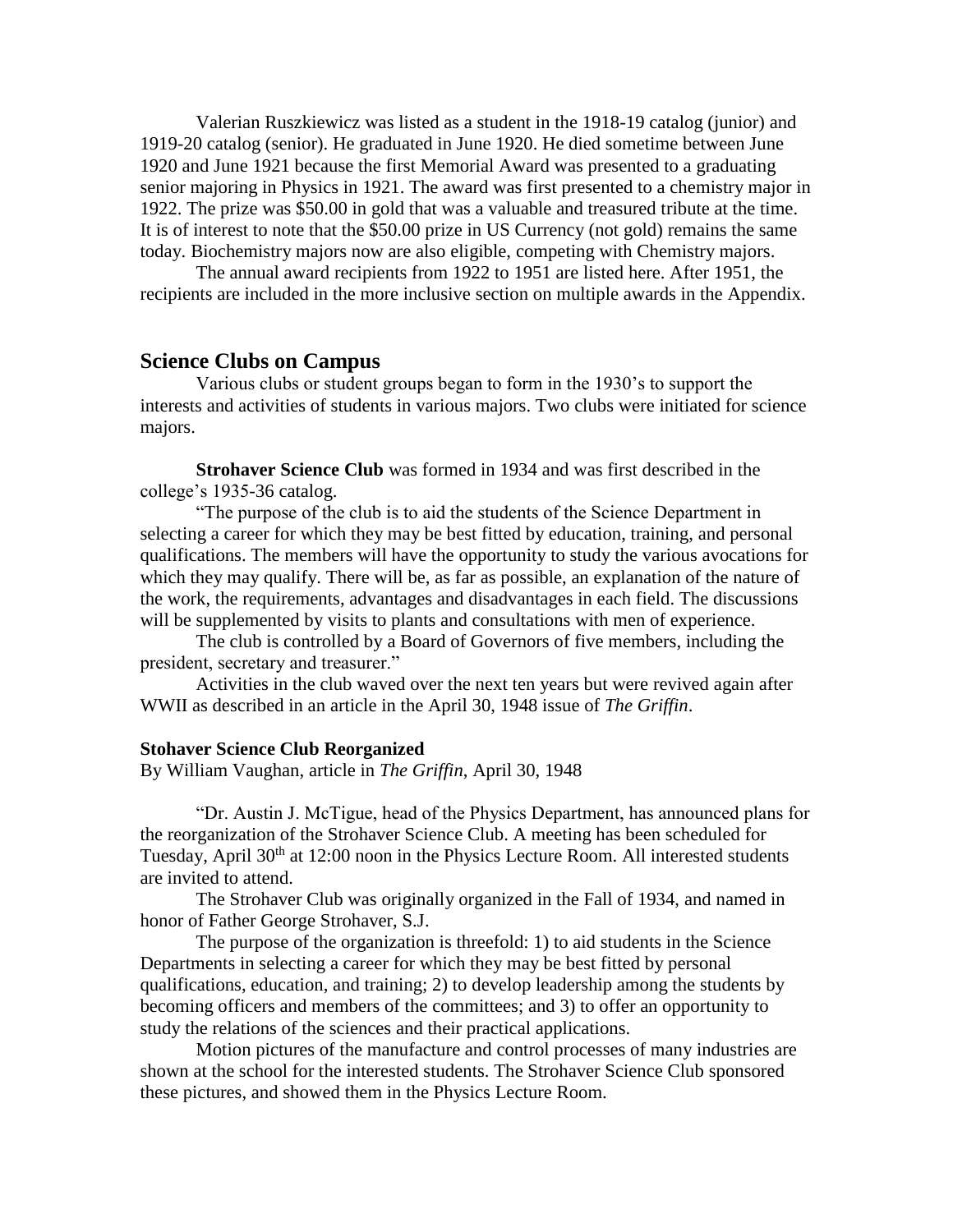During the school year the members make four or five trips to industrial plants, where they will see the processes in action. The student's four years in college and the variety of such visits offer a fair cross-section of industry.

In the beginning the organization consisted of a chairman and a committee of four. After a few years the Club changed the governing body to the conventional form of president, vice-president, and so forth; with the presidency reserved to a Senior.

During the years 1935-36, the membership numbered close to one hundred. The members are divided into two groups: fellows and members. Fellows are students whose grades in the sciences are over 82%. Members do not have this restriction, and do not have the privilege of voting at meetings or of holding office.

Each year the Strohaver Science Club joins with the Mendel Club and sponsors a dance. Other social activities, such as bowling parties are held by the members during the year.

The first symposium of the Council of the Scientific Societies of Western New York was held in the Museum of Science on November 23, 1940. At this Council three members of the Strohaver Science Club read papers. This was the last major activity of the Club before the war.

The papers read were: "A Method for Removing Static on Short Wave Radio," by William Huebsch; "The Earthquake of Alexander, N.Y." by Peter Jackson; "Measurements of the Intensity of Cosmic Rays in the Buffalo Area," by Marcellus L. Wiedenbeck, since awarded his Doctorate of Philosophy in Physics, and presently associate professor of physics at the University of Michigan.

Measurement of the reverberation period of St. Joseph's New Cathedral was undertaken by the Strohaver Science Club on Wednesday evening, April 21.

A similar project was undertaken by the Strohaver Club at the New Cathedral in 1941. Since then, improvements have been made in the acoustic characteristics of the building, and by comparison with the newly obtained data, it is certain that both valuable knowledge of these characteristics and experience in the field of sound has been gained by those who attended. A formal report on this project will be made at the next regular meeting of the Strohaver Club".

The Strohaver Science Club was a very large and active group during the 1950's. Its members were chemistry and physics majors and pre-engineering students in the twoyear program. The Club sponsored one of the four prominent big-band dances, the Harvest Ball, that was a source of funding for the club.

Chemistry was initiated at about the same time as Strohaver and it was also described in the 1935-36 college catalog as well as in the 1938-39 catalog.

#### **"Chemistry Club**

The purpose of this organization is to stimulate interest in the study of Chemistry on the part of the student by discussing further principles studied in the classroom, and to afford the students an opportunity for the initiation of projects and the solution of problems which are beyond the scope of the classroom.

Faculty Director: Austin V. Signeur, M.S.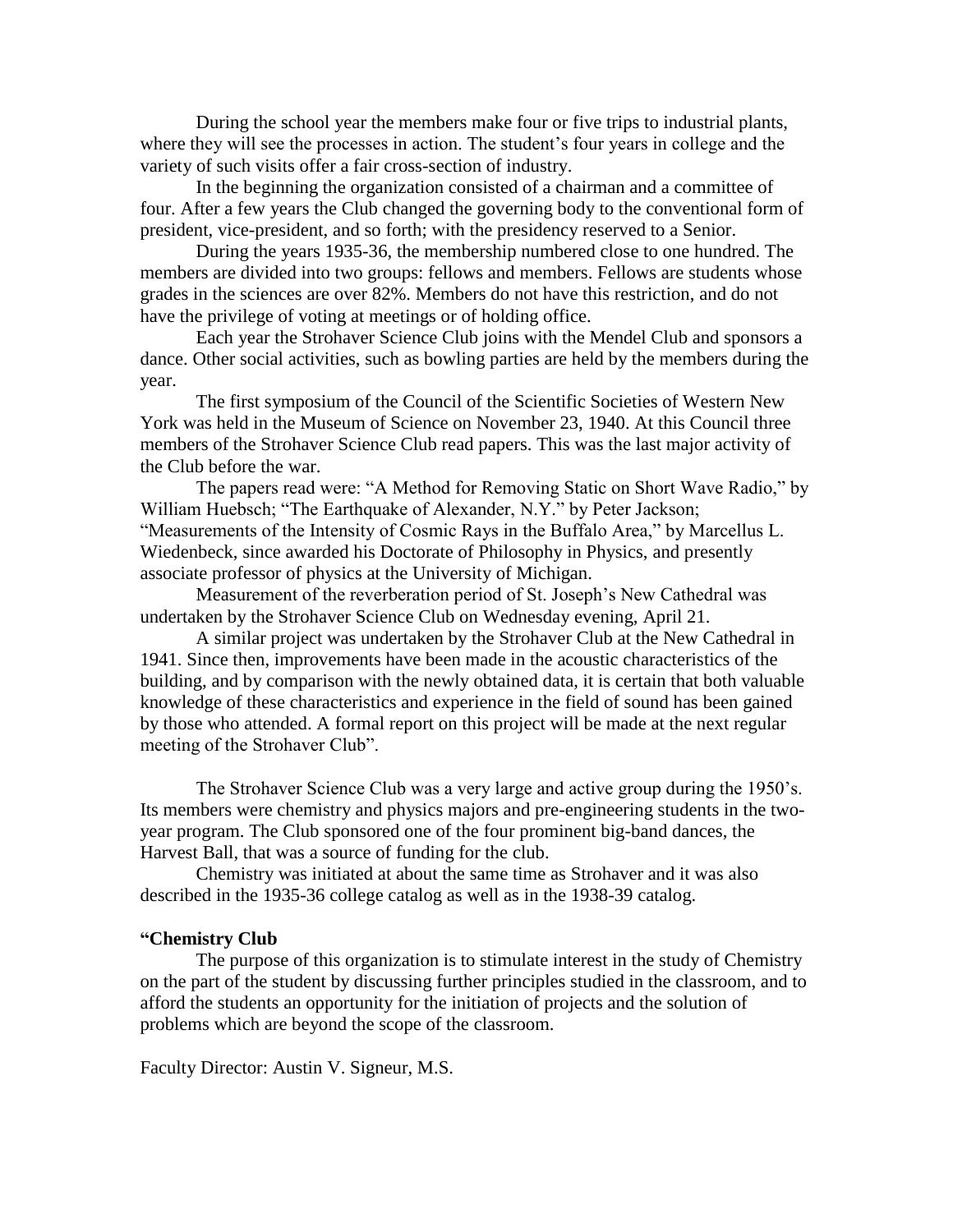Board of Student Directors: Ernest L. Decker, Chairman; Blake F. Mago; Robert W. Moyce; Edward J. Wandel; Bruno J. Zwolinski, '41."

The club sponsored activities more specific to the interests of chemistry majors. In 1943, the Chemistry Department nominated the student group for affiliation with the American Chemical Society.

## **Formation of Student Affiliates of the American Chemical Society at Canisius College**

The Student Group on campus for chemistry majors is affiliated with the professional organization of chemists in the United States, the American Chemical Society. A certificate in the Chemistry Department reads;

The Board of Directors of the American Chemical Society in accordance with the By-laws of the Society hereby recognize the formation of the Canisius College Chapter of Student Affiliates

Washington D.C. April 19, 1943

The Student Affiliates of the ACS (SAACS) have been the principal chemistry group on campus since that time. It has a long and distinguished record of public service, group activities, fund raising events and educational endeavors. SAACS has received national awards from the parent organization, the American Chemical Society. Of special note, is recognition for annual participation in National Chemistry Week where Canisius students present chemistry demonstrations in elementary and middle schools.

Student ACS activities are described more extensively in Chapter 9.

## **Student Research Activities**

#### **Chemistry Research at Canisius College**

There is a long tradition in the Chemistry Department at Canisius College that chemical research is an integral part of the undergraduate academic curriculum. Research programs are a joint activity of faculty and students with a goal of not only educating and training students in laboratory based experiences but also producing results that are published in peer reviewed journals and presented at national American Chemical Society meetings.

#### **History of Research Support**

Research activity of students is primarily a summer activity because of the heavy commitment to course work during the academic year. Beginning in the 1950's faculty members in the Department have been very successful in acquiring grant funds to financially support summer research programs.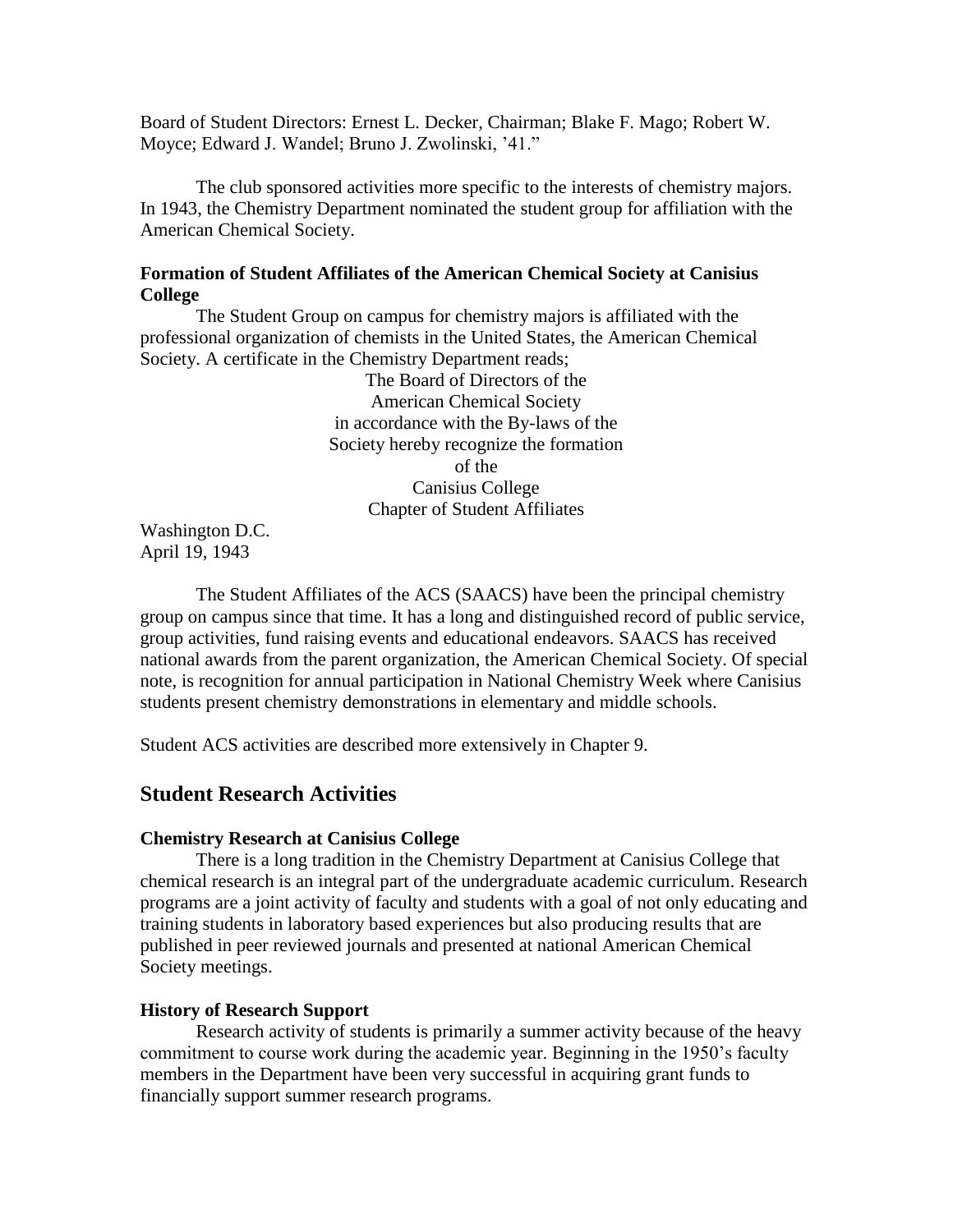From 1960 to 1969, the Department was awarded Undergraduate Research Participation Grants from the National Science Foundation. These competitive grants provided for student stipends and laboratory supplies that supported an average of 6-7 students.

In the 1960's and 1970's student research was also supported by individual research grants awarded to faculty from agencies such as the Petroleum Research Fund and the Natural Science Foundation.

In the 1980's and 1990's College-wide grants from the Dana Foundation, The Howard Hughes Foundation and SDIP (Strengthening Developing Institutions Program) provided summer research stipends for chemistry students who were very competitive in the application process because of the strong research program in the Department.

In the same period, funds were also available from Departmental grants like NSF supported LEAP (Laboratory Equipment Assistant Program), Chemical Olympiad (Honeywell) and College-funded grants; Oshei Fellowship and CEEP (Canisius Earning Excellence Program) scholarships.

In more recent times, summer research has been supported by a combination of grant support, developmental endowment funds, and annual giving from alumni.

Chemical research can be measured and evaluated, both qualitatively and quantitatively in a variety of ways. Consider the record of the Chemistry Department over the years using these criteria.

In chapter 4, the curricular requirements were defined beginning in the early days. For the longest time, a course in Chemistry Research was required of all students. An integral part of the course was a senior thesis that summarized the semester's work.

A collection of theses are on the shelves of the College's library and it reflects the research interests of the faculty and the extent of laboratory work by the students. The course objectives were to teach laboratory technique, independent work, proper documentation and technical writing skills. The experience was not only excellent preparation for graduate school or industrial work but also captured the excitement of discovery in many cases. (Note: It also taught the agony of failure as a learning experience as well.)

A journey through the library holdings shows 53 senior theses on the shelves. Some of the prominent topics include research on:

In 1981, an article was published in the Journal of Chemical Education Vol 58, no 10, Oct 1981, p 780, by James N. Spencer and Claude H. Yoder from Franklin and Marshall College. They did extensive research on the source of chemistry publications from undergraduate Chemistry Departments. Their finding indicated that Canisius College ranked very high on the list that documented the extent of publication in peer reviewed journals.

Most research activity by faculty in the department involve student participation. It is often stated by faculty that the primary reason for conducting research is to educate and train undergraduate students in the laboratory experience. A review of representative faculty research citations of publications show extensive student participation. https://www.canisius.edu/academics/programs/chemistry-and-biochemistry lists current and most recent faculty publications and the extent of student co-authors. Two such examples of many is the student work that was done including two cover stories one in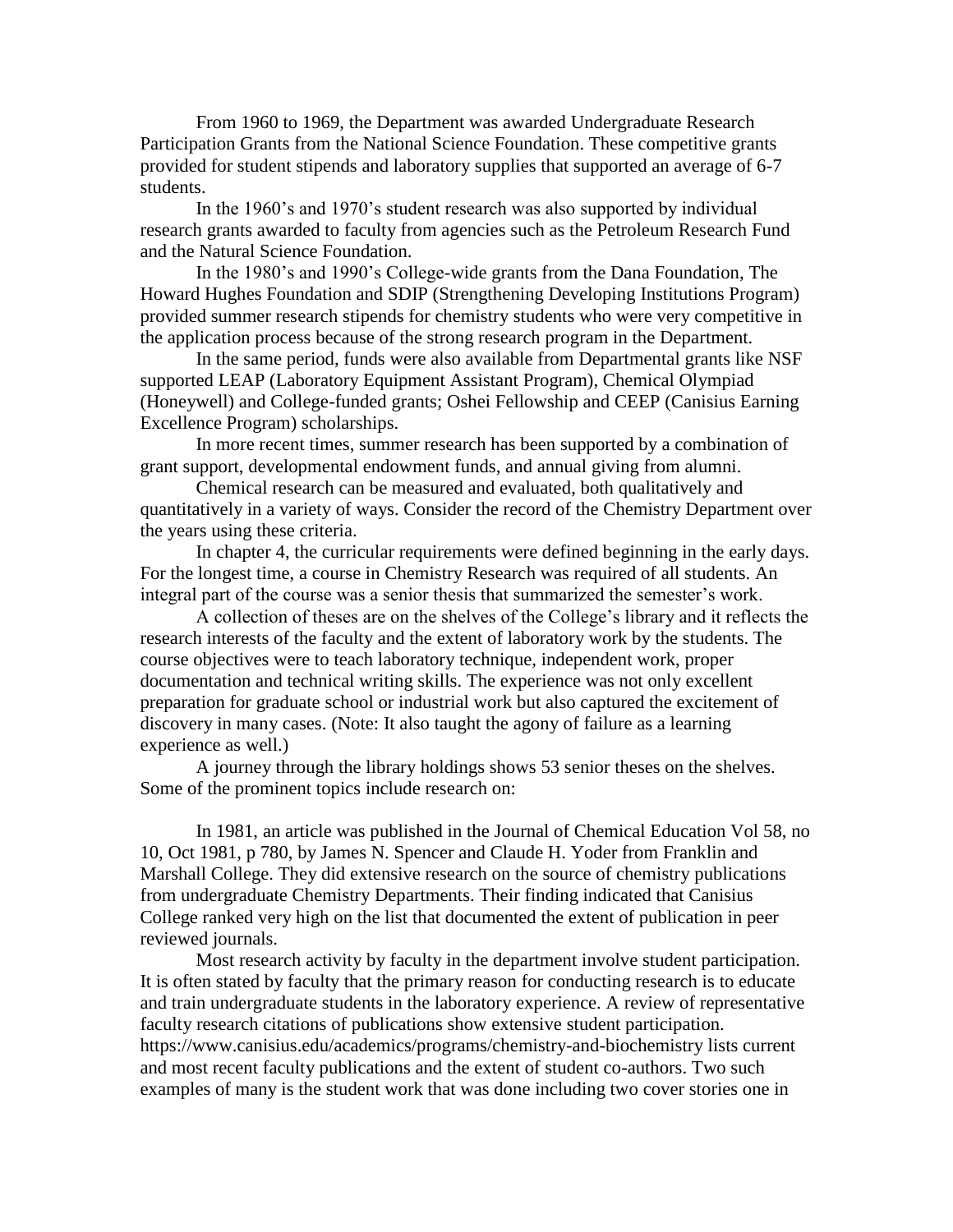the May 1995 issue of Journal of Chemical Education about the Golden Penny Experiment done by Steven Szczepankiewicz and a second was work directed by Peter Schaber, published in the Spring 2011, Journal of Undergraduate Chemistry Research.